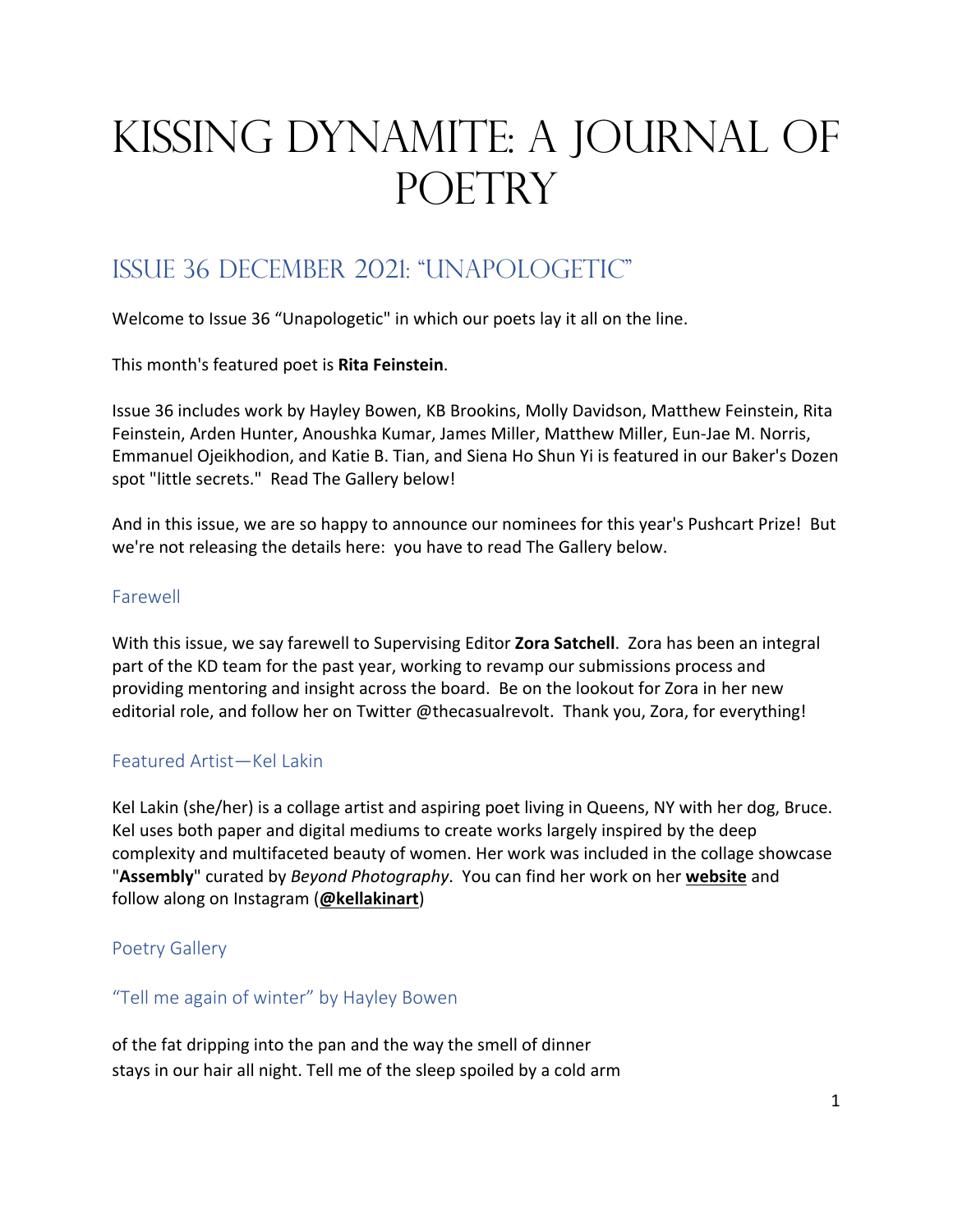breaching warm sanctuary of blanket and body. Remind me how to love the smell of the heater's first reluctant run, burning off eight months of dust and stillness. The sun is nothing but cold light but it is light enough to read by and that's all we really need. We only go outside for new books and better coffee and I want to know we could stay that way. I ache for the quarter mile of morning between the front gate and the post office. I ache for the clean sting of frozen breath. Look how the bluebird acts like sky for us when we start resenting all this grey. Look how the trees bend to offer us the snow from their arms and tell me why we would ever refuse their gift. Tell me that we could stay this way, Januarying with the oven and the books and the birds. Tell me again of winter, I promise I'm listening.

## "I'm not writing anything else where white people are the assumed audience" by KB **Brookins**

forget the references forget the review panel full of wonderbread who've written metaphors for my skin forget the handshake forget friends who only reference other wonderbread friends forget feeling bad for never finishing an episode of *Friends* forget the discourse & allyship forget wanting the revolution's sides to be more diverse forget converting the 50sum percent of folk who still think they aren't racist forget the 50sum percent of folk who still think they're antiracist forget the nuance & sparing their feelings with every line & stanza forget "show, don't tell" for niggas in single-file lines for their lynching forget their desire their presence their hate mistaken as healthy forget the unhealthy white girl berating me on the zoom call forget rage mistaken as hate forget Defund The Police Is Not Realistic forget Nancy Pelosi & the police forget the bombings & shootings & recanting all this shit so you can feel me less forget the stares forget ignorance assumed of the reader forget mistakes forget writing more like them / to them / with them / in spite of them forget white rage forget Black pain paraded as prose & poem I am writing what Booker T needed all of this time I am writing for Phyllis for Sonia for Audre for James I am writing a poem that I don't need to explain Let minstrelsy take its rightful step inside the trash can Let the gaze of the white everything step away from my pages & my poems & my power Let them be a choir of stares Reader I am writing this poem for me—

#### "Ode to the Mushroom" by Molly Davidson

I know what it is to burst from the earth against all capital to fruit something wicked & ancient.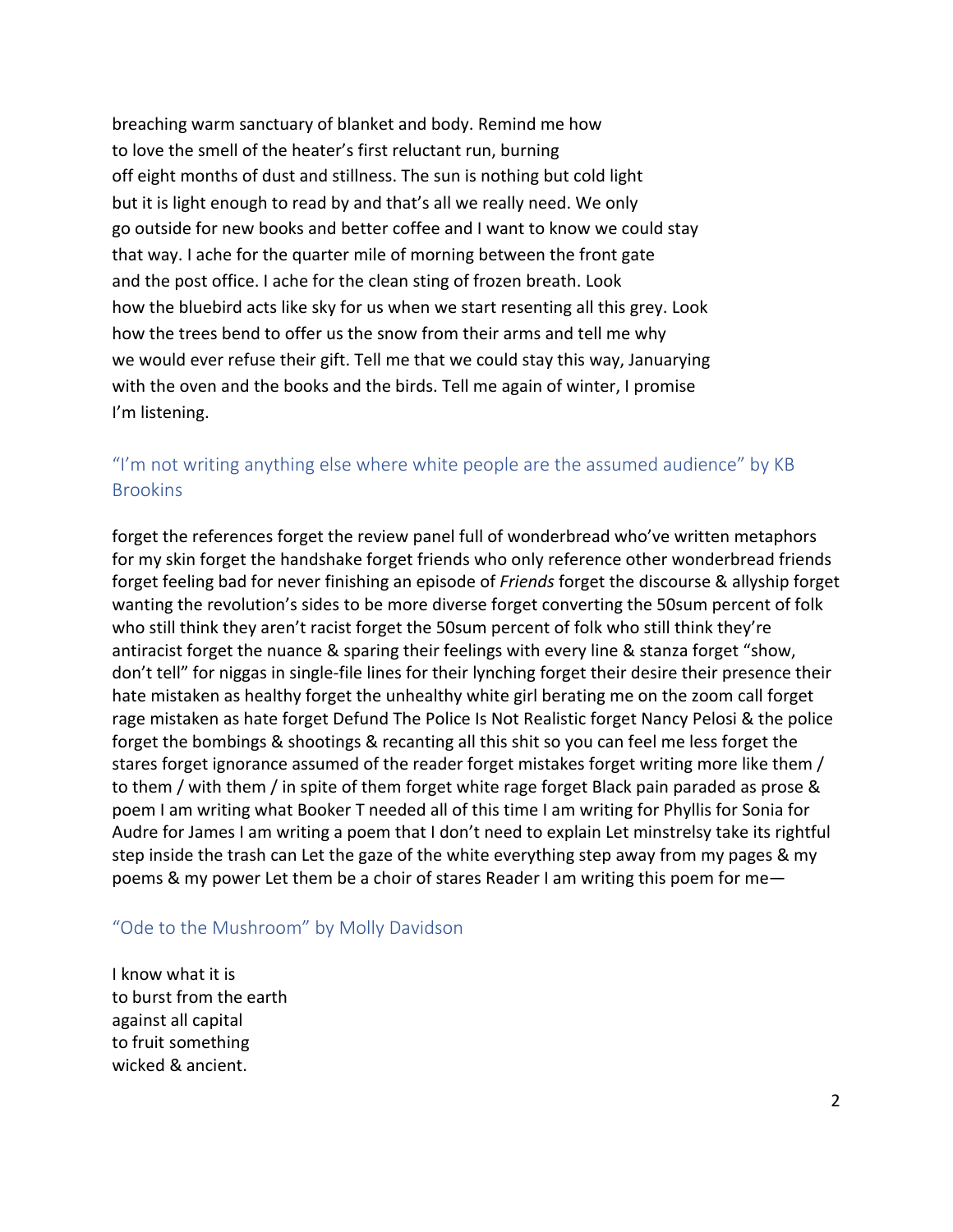Gills below a flat scarlet cap, cantillating secrets to filaments of milky mycelium which say *on we go on.*

Arboreal mothers to microbial saints, I'll pray tiny prayers to you. Teach me to be

an ancestor to your forests of spores which will inherit the world when we are *gone gone.*

#### "Spending the MFA Residency at Virginia Baptist" by Matthew Feinstein

The hospital stretchers wheeled the dead in an orderly line like ants would crumbs. I wanted to leave—head back to residency, so I could spill my poetry into readers like the blooded washcloth wrung out into the bucket beside me. Nurses told me I'm going away for a while. I called my mother using the officer's phone before he detained me. He, too, was confused why he needed to transport me, unhostile and bewildered, to the psychiatric facility. A foreign state. Lawless, lawless place. The nurses offended by my cursing the lord that the needle comes out to quiet me. I ran into my room tried to slam the door shut on those nurses ready to inject me. But it was lockless, so I complied as the checkmated must. Forced into my room every single night. Seven days in those four white walls. But this place was no heaven. I learned how to submit on demand swallowing pill after violating pill. Sedation if too well-rested. If too loud. If slandering Christianity. My wound was none of these things.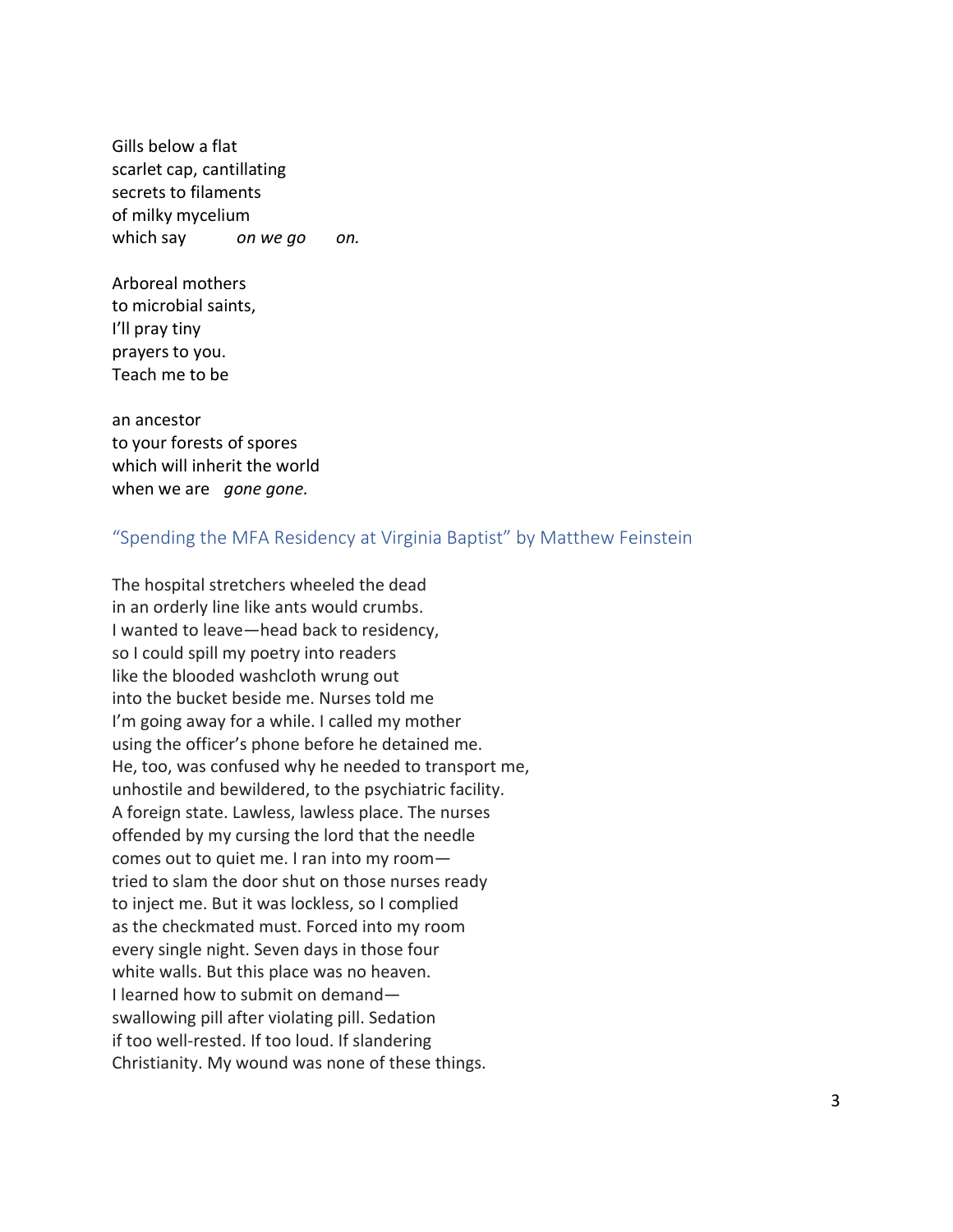Instead, the young patient checked in on day four. The way he twitched his head side to side, exclaiming he'll fight anyone. Fuck a bitch up. I tried making conversation, but my kindness turned me suspect, and he grabbed my collar to choke me out. That, too, wasn't my wound. Rather, the way he was snatched off me. How he squirmed under a sea of arms until injected and dragged to bed like a tranquilized zoo animal. I was still kind toward him. The morning of discharge, the young patient built the courage to ask me about my hobbies. I told him I write poetry, told him I was flying back to California. *Why can't you stay*? His lonely glass eyes… they split me in the most unnatural ways

#### "This Isn't an Apology" by Rita Feinstein, December's Featured Poet

It's just a dream of pulling a horse-print shirt over my black bra and hoping you'd walk in on me—

a reverse burlesque to undo the winter night I arranged myself like fruit on your sheets,

blushing skin and secret core, a wax facsimile of sweetness.

Your body formed a suspension bridge over mine, which must've made me the river,

something you crossed over without ever really touching.

Or you might've been the mirror mounted over your snake tank,

seeing only my limp loveliness and not the scaly seething underneath.

This isn't an apology, but I took your eyes, your hands, your mouth,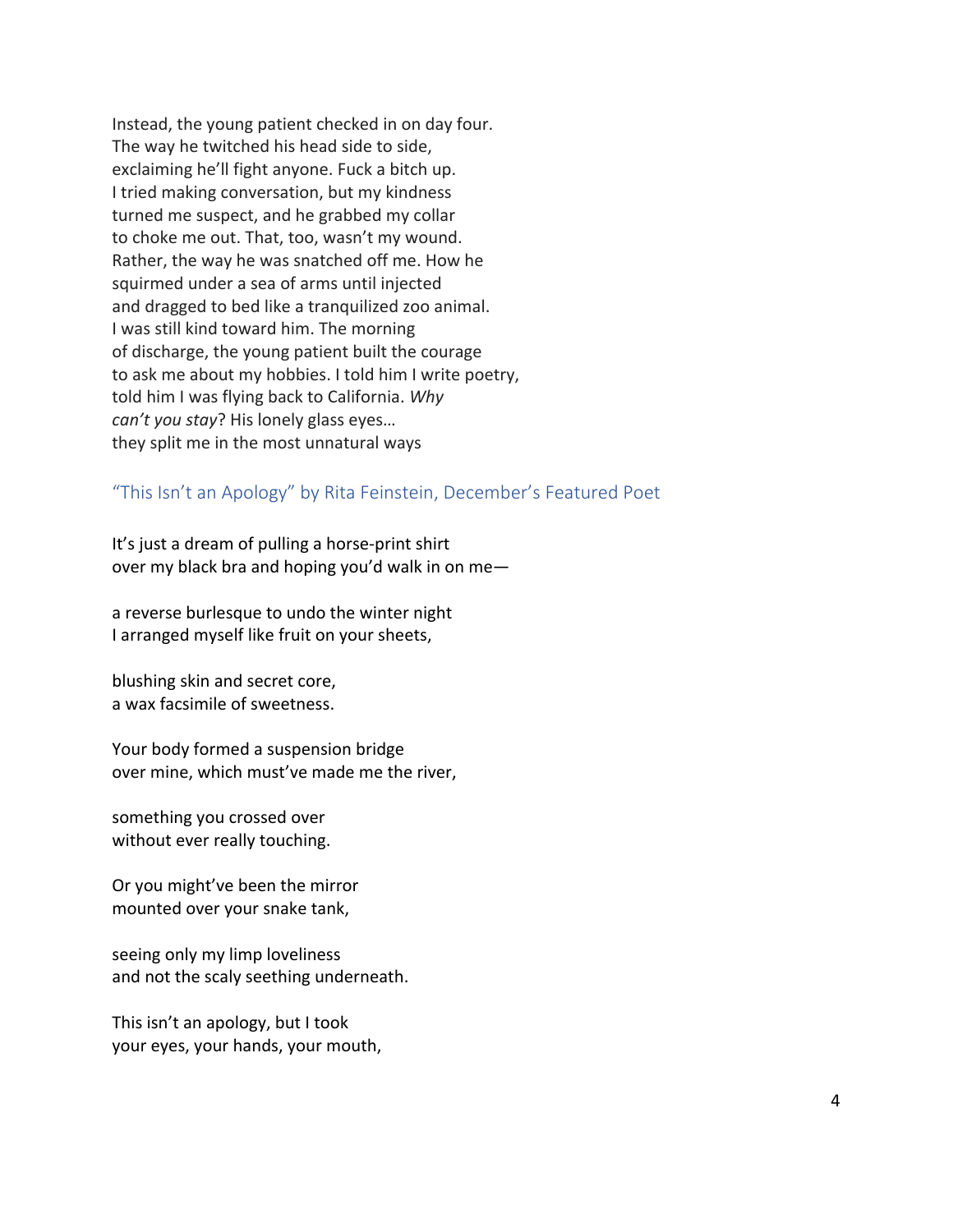and discarded the rest. I never thanked you for the chocolates, but I ate them all.

This isn't an apology, but once I stole your clementine

and you blamed everyone at the table but me.

You were the exposed skin and I was the anesthetic

in a vampire bat's tongue. You never even felt the cuts.

Once I said *I love you* right as the parking meter expired.

I would've said anything to get out of the cold.

#### **Rita's Commentary on "This Isn't an Apology":**

In my writing and in my dreams, I'm always returning to my first relationship. I was seventeen, drunk on my own drama, everything new and electric to the touch. It's a well of inspiration that never runs dry—that youthful paradox of arrogance and fragility, the furtive euphoria of making out in the backseat and wondering who's going to hurt who first. I was ultimately the one to end things, but it was a messy break. Over a decade later, I still dream about apologizing to him. This poem is an attempt to reconcile my resentments with my regrets.

"This Isn't An Apology" was a difficult poem to write. Though I've always sworn by the tidiness of a single central metaphor, I knew this poem needed to take a different shape—a litany of imagery to represent the tumult and confusion of the relationship. The speaker tries on one metaphor after another in an attempt to understand where the blame lies and to delay the final couplet where she confronts her own selfishness and insensitivity.

Of all the poems I've written about my ex, this one feels the most honest. Once I abandoned a linear narrative, the imagery let me access the poem's main tensions—feeling both desired and unseen, both victim and villain.

Though this is a poem about regret, I look back on this time of my life with tenderness. It's hard being seventeen and always feeling like you're the tortured protagonist of your own story.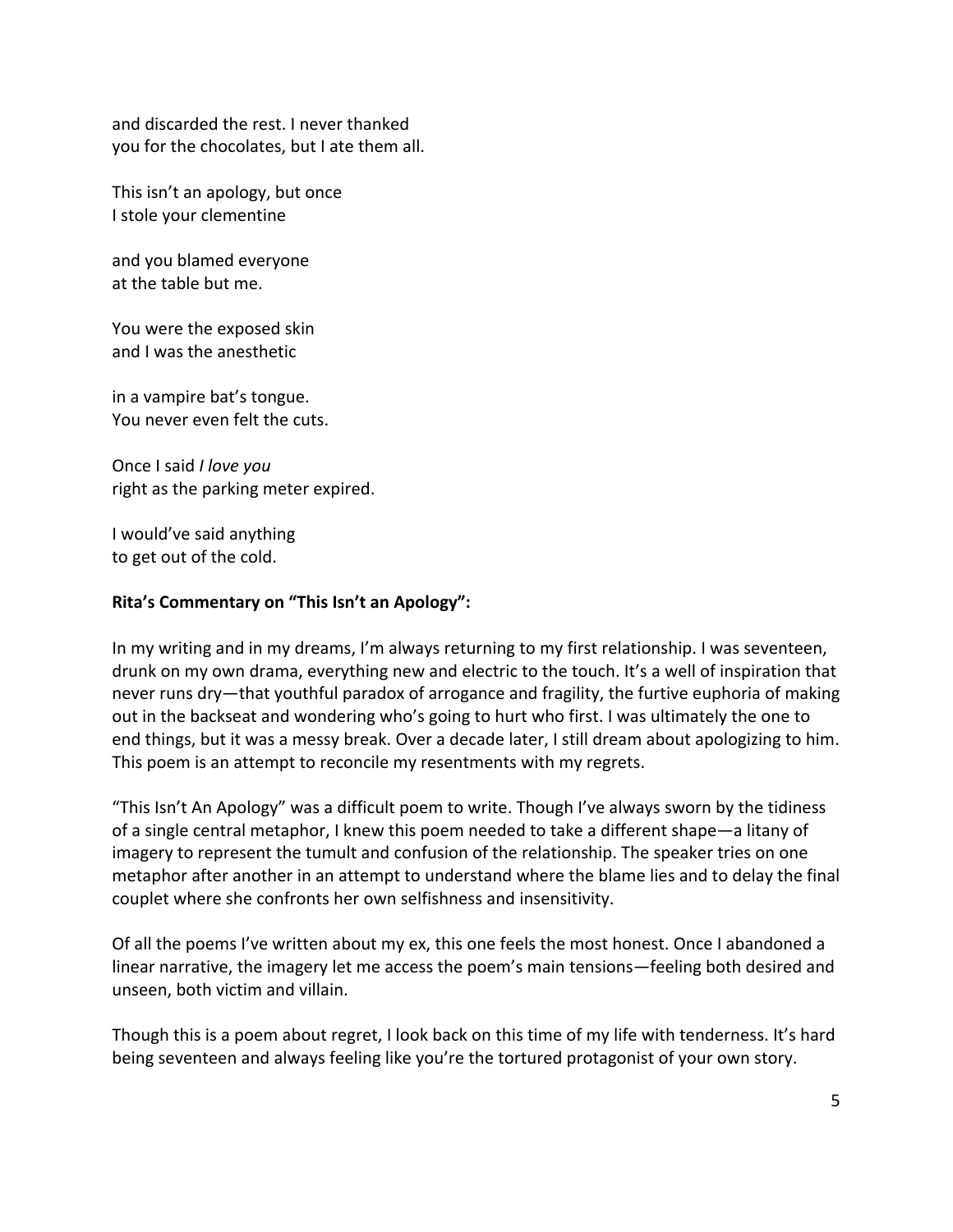These days, I primarily write young adult fiction, where I get to marinate in those big feelings for 300+ pages. I think I'll always be obsessed with how youth and first love amplify everything and give ordinary objects—like clementines and parking meters—an almost cosmic significance.

#### **Assistant Editor Belinda Munyeza's Commentary on "This Isn't an Apology":**

"This Isn't an Apology" opens right away with a precisely vivid metaphor that immediately points the reader towards the emotions the poem aims to cumulatively elicit. We are plunged right away into longing with a twinge of regret and hope. And then layer by layer, couplet by couplet, Feinstein provides rich imagery, similes, and metaphors that intensify the speaker's nostalgia, making us feel it viscerally. What's more, the musicality of the poem makes it so lulling and irresistible. But at the same time, Feinstein's commitment to the past tense and her use of sibilance signify something sinister in the poem; they mirror the deceit interwoven with the beauty that the persona reflects on in hindsight. It all culminates in the directness of the ending feeling incisive, intense, and revelatory, and the poem being quite unforgettable.

## "Sometimes I shake in the mornings" by Arden Hunter

sometimes i shake in the mornings / i trained myself not to stretch / if i do then my muscles cramp in hard pulses / it used to hurt so much that i was already afraid before i even woke up / the glow through my eyelids was the signal for my stomach to clench / the bit of me still sleeping getting scared in preparation / hating the sun and the morning and everything involved with the transition from auto to manual

i started stretching inwards / coiling up in a spiral / directing all that need to stretch and remind myself i'm not dead back inside / my marrow hears it instead of the air

a by-product of losing the stretch / i lost the sound along with it / i lost the screaming and the yawning left with it and i wouldn't mind except yawning seems to be one of those fundamental things humans do so if my body doesn't yawn so as to protect itself from the fear of waking then what does that say about me / maybe nothing

it's so tiring to wake up afraid / my heart pounding / waiting for pain / i don't get used to it / it hurts just as much as it always did / and once the pain fades and the muscles stop jumping and my brain stops screaming at me that if i could only uncurl and rip off that piece of my foot / calf / hip / arm that everything would be OK / but i can't uncurl because the pain is electric it erases all the paths from my ME to my limbs and i'm trapped in a prison of agony / wanting to scream but not wanting to because then people will hear me and they can't do anything and that seems mean really / come on don't wake up nice people with your dramatic morning death wails / once all that is over i'm exhausted but it's not time to sleep now it's time to wake up / beep beep there's the alarm i didn't switch off / beep beep come on time for work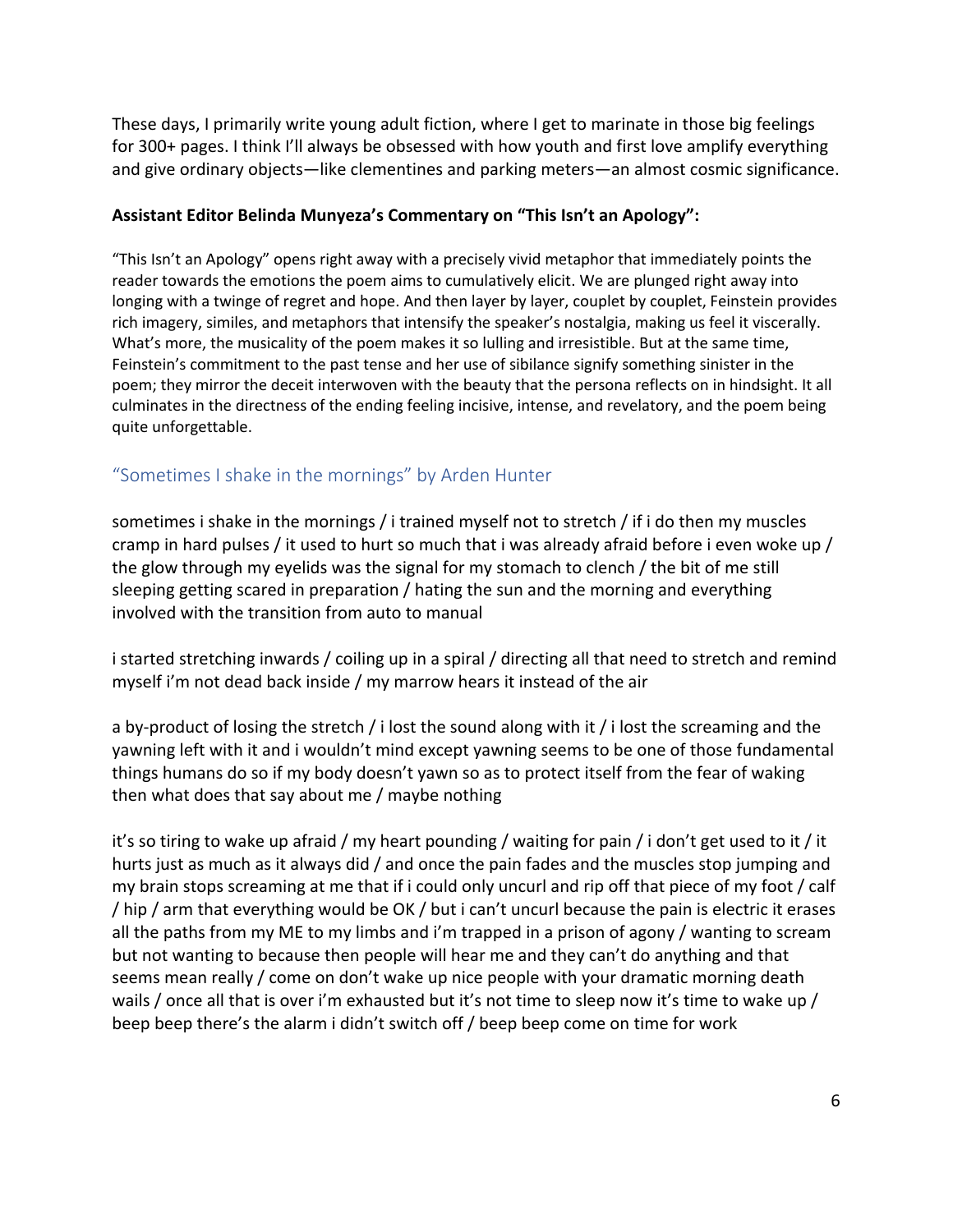so sometimes i shake in the mornings / muscles twitching / threatening to cramp / hands scratch without instruction at the sheets / convulsing / a split second of wondering if this time i'll convulse forever / but then it goes away / and i get up

#### "On Dreams" by Anoushka Kumar

My parents say letting a cactus into the home is a bad omen. They say a plant like that lends you rotten luck, false gods, motes of dust so thick you work in circles. An unquiet house after all, is akin to dying like a cotton daisy by the hands of a spinning truck. What's all this, but a tenderness you have since lost. But there's a cactus in my dreams— bulbous and teething. It is a good cactus, like all houseplants. I snip her thorns everyday, keep her warm, tell her the headlines: what to do in the event of a rainstorm, how to wish your husband away. This is the best I can do. She listens gently knowing I expect little in return. It is better to be sated under a stubborn moon. No white noise. Wide rooms, on the verge of enmity.

#### "Glass Eye" by James Miller

We loaded up end-tables, your soft chair, six pairs of shoes.

Rooms newly painted, hammer-holes puttied, a stale roll of toilet paper waiting on the spindle.

As we keyed in the service entrance, a tiny spider froze on the handle, then slipped in with us.

No one wanted to kill her, with a flat hand or flat heel. We turned away to unlock your door. For hours my sister

unpacked aphorisms, laid them on the floor, while I wiped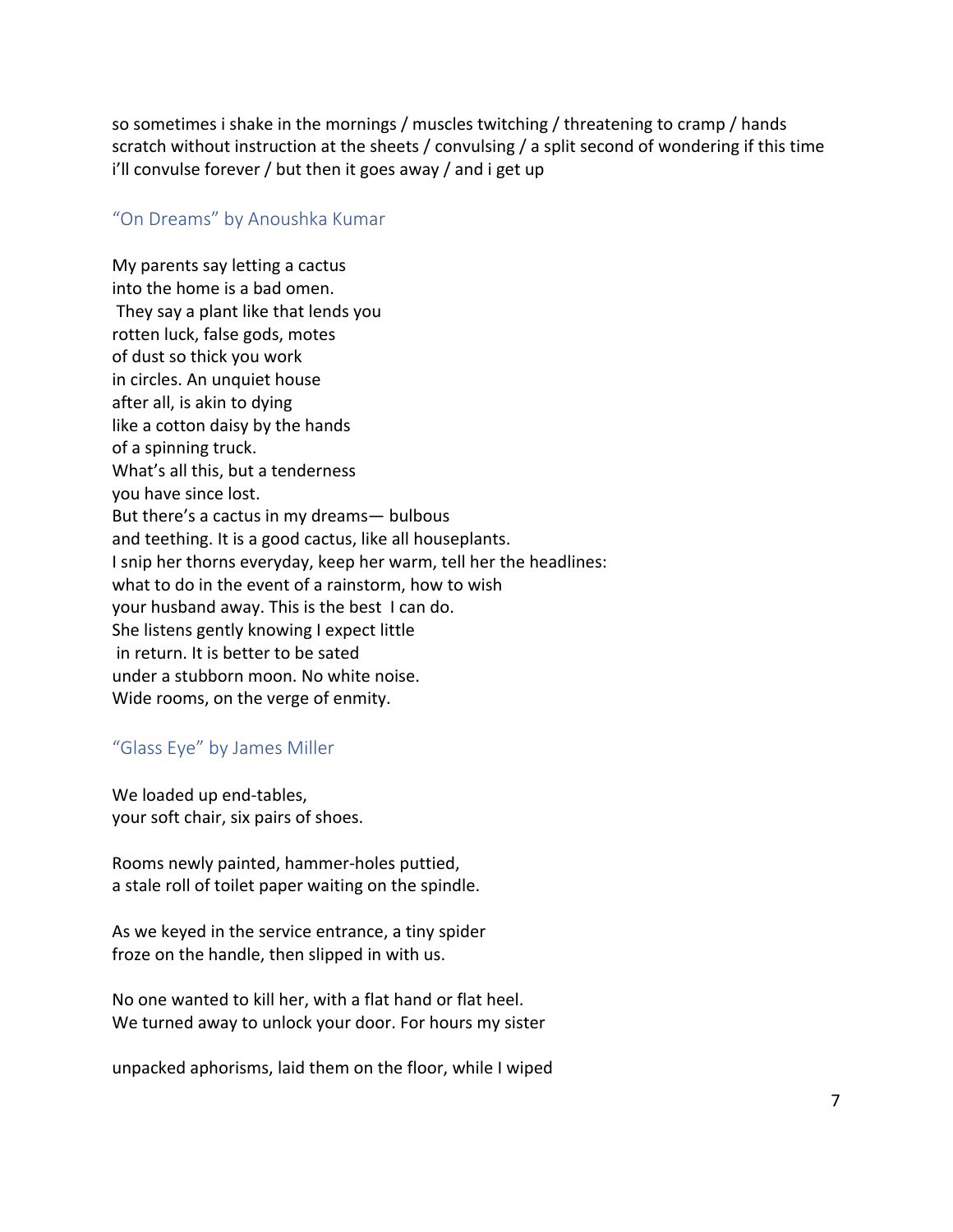dust and mold from your TV stand. We filled your cupboard

with three each of mug, plate, bowl. Then spoon, knife, fork. We pulled up the blinds, knowing that you

would force them down again. We hung the photo of our dead father on the wall, so that you could fall asleep

studying his one glass eye—bauble-blown, cooled to kindness.

"My Son Fears This World as He Hits Double Digits" by Matthew Miller

#### *Golden Shovel of Franz Wright*

Relax, I tell him, a pencil is graphite, it's not lead. Forget the threats of last September. Breathe, son. Be present. June 13th. Yesterday, his birthday passed again with just a song in the minivan and a flat drive into the hogback sun. And this morning, lightning on the Front Range is splintering, a fearful shining.

Bare cattle pant on the foothills. Nothing leafy to distract the mind, largely thorny and vacant, an abandoned rectory. Neglect is the devil's invitation. Just as rattlesnakes will find a hole to enter this empty place, rest on broken blocks of concrete for warmth and shade. It strikes me how suddenly he's begun to believe in ghosts. Recluses hang invisible webs. *I don't want to die before my birthday.* The forked tongue in his head.

A migration of tarantulas, it's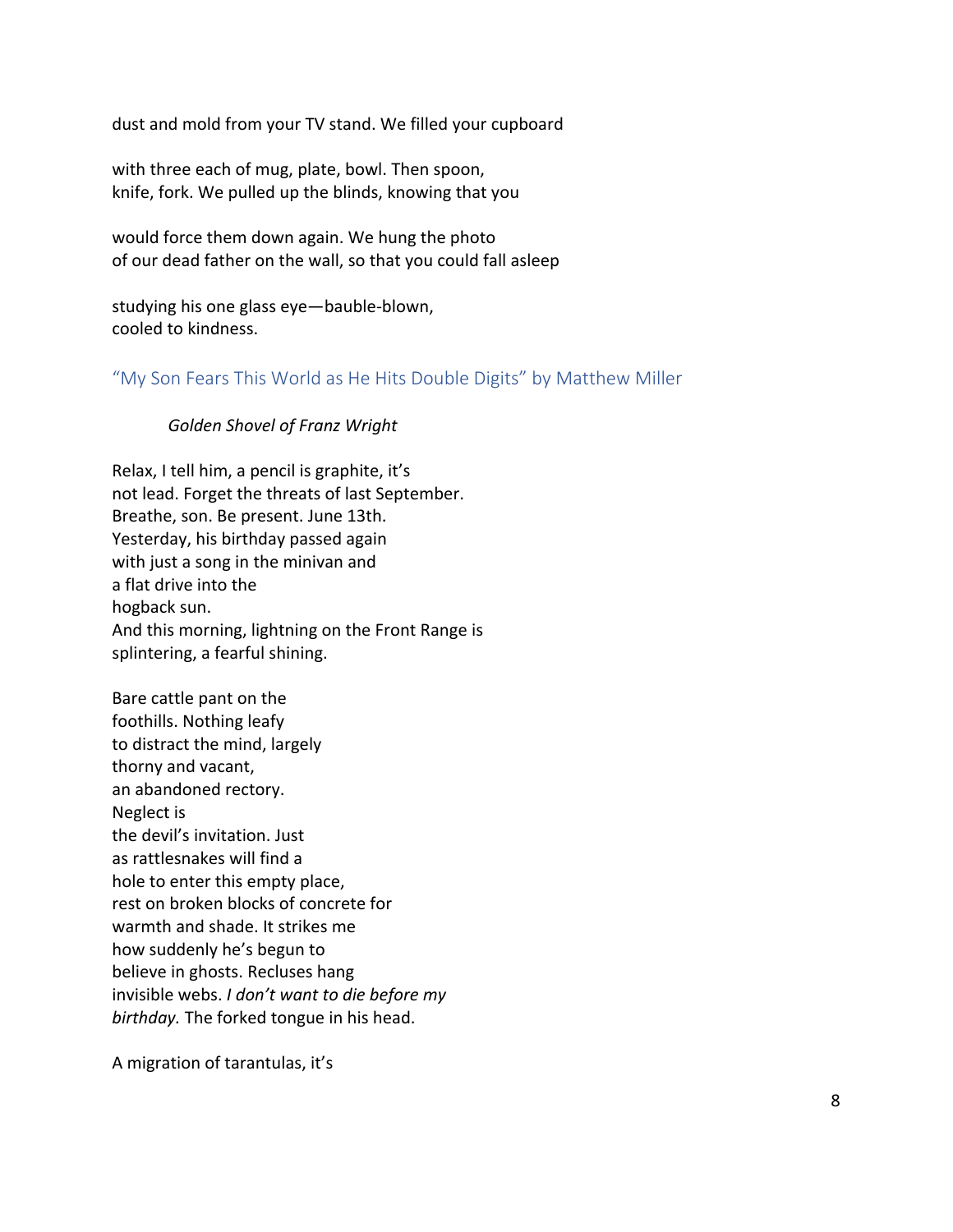more nightmares on the march. I don't want this to last, this slithering day. He scribbles his fears on the blue lines of a flipbook and listens. Somebody's turning the pages of his favorite childhood

adventure. Tomorrow, he and I will lift every rock and branch along the trail. All day we'll hike up new mountains. I'll reach into alpine lakes, try to find macroinvertebrates to prove the water is safe. I'll do anything to find one mayfly nymph, an alien thing, hexapodal and stringy, because I know it means healthy water, like a well dug in deep in his memory. Strange creatures are just evidence of creative being. Don't be afraid to die happy.

## "apologies for the asbestos snow" by Eun-Jae M. Norris

#### my dearest,

i hope this poem finds you barren. it's been / a beautiful summer, hasn't it? / since our last correspondence. / i hope you have been well. / i hope your house burns down. / i hope you have been well.

i hope the geese fly south for the winter.  $\ell$  i hope you watch them go.  $\ell$  i hope the ashes cool  $\ell$ and you are left with what comes after flame, / summer son. / i hope that / when the snows come / the wailing wind scatters you among the bones / of everything left undone, / picked clean by frostbite weevils on overcast mornings. / i hope that / for just one december / you feel the way i do / when ginger turns to dust in my mouth, / like those plastic shakers where / the powder goes teeth-yellow, congeals to rocks / my tongue recoils from names / and tea tastes stuffy / and dinner tastes bland.

do you remember / those times in july? the ones where / the sun lingered in the sky to eavesdrop on us, / the nights / and days / and dawns / and sunsets / the pots hissed and boiled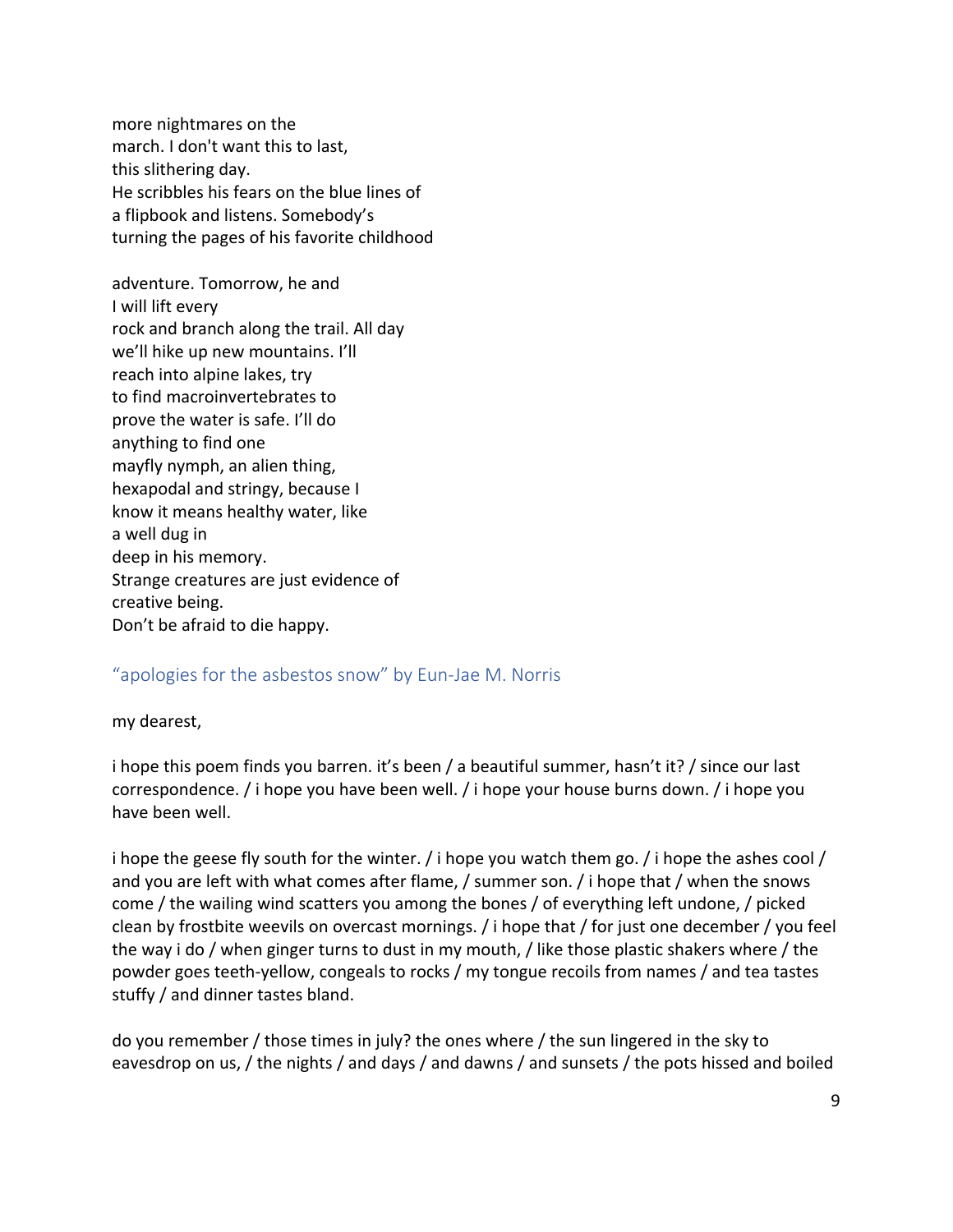over / back when i felt you / like your palm was next to mine, / back when i only broke / fallcolored skin under your teeth / sweet on you like skinned-knee persimmons, called you / darling / in my head. / you grew me wellness when i was sick with guilt / cursor-blink chamomile, pencil-lead panaceas, / your bedroom an apothecary / with sparks in the walls. / oh, how your garden yielded then. / oh, how lucky my eyes to envy it.

i hope it's nothing more dramatic / than a crisp christmas morning. / the leaves try at green eventually / you'll clear the snow from the flowerbeds. / maybe you've heard / sage is a wonderful color for a kitchen. / break it in, make yourself a cup of tea / revive what's frozen. / it is bitter- / medicinal, / the ideas of it migrating here from faraway / to the space between your palms. / i hope you feel warm. / i hope the geese come back well-fed / the same time they did last year.

sincerely, yours.

## "Self-portrait As a Bird" by Emmanuel Ojeikhodion

perhaps when I break into the wings of a bird, I won't dream of returning back to this body. I'll take over the air & sky & name my body a paper plane undulating into grace. I slice a portion of the air & make an experiment. I'm a specimen & the air wears me a badge of recognition & initiates me into the home of feathers. Wonder why I dream to be a bird? The land is sometimes poisonous & everywhere except the air approaches you with a sting. I fear what might become of me every single day I spend here. It's as if the universe is deaf; it's as if God is distracted to realize when you suffer. I walk towards the path of light & a shadow keeps falling in my direction. In an unlit room I rummage my eyes in a broth of tears. Who listens when the heart meanders through grief? Do we go on to fill a body with sand whose bones still quake to live more? We ignore a body dying of something as if to say we bear mountains within us. Something must kill a man but in what way do we come out alive? Brother, I tell you there is nothing sweeter than the wind pulling me into a bird.

"Why I Won't Ask You to Dinner Anymore" by Katie B. Tian

*An Acrostic for Loss*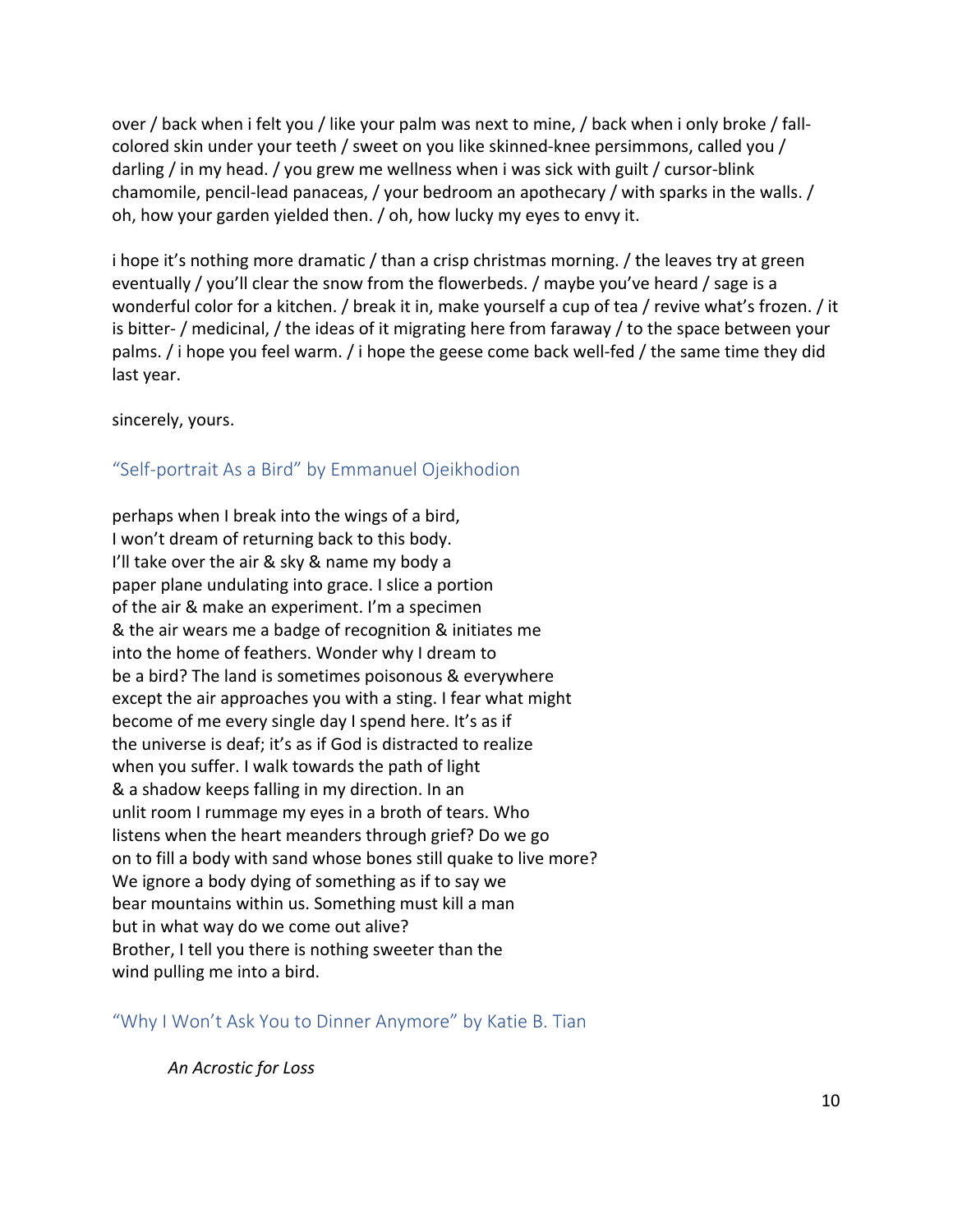Because I'm afraid I'll ask you to run away with me, but I can't ask

you to undirty the ink I've spilled or ask you to meet me at the downtown diner after graduation where we

were strangers in passing, before we watched the sky hatch & egg yolks spill like sunlight down a scrap-tired

dead end street where neighbors floated, drunk on alternate nights, where we wove a tapestry of our untidied ambitions,

two unkempt mouths humming a prayer before colliding, bone-bruised, in the backseat—for three

months straight, I cleared the engine of mildew so we could escape this godless town where every pretty picture was extinguished years

ago by the butt of a cigarette & every person was reinvented as an elegy & no one would come looking for us anyway—

> and I want to be unabashed: fearless, certain in my uncertainty, but my crescent nailbeds are laced with yesterday's dirt & I don't know

why I can't stop my hands from shaking earthquakes under arizona's swollen sky & I

didn't confess in time—I don't think—to stop the tide from turning & the cold shakes from setting in because now I have plastic buttons for eyes, only seeing ugly & uglier but

I can still trace every harbored possibility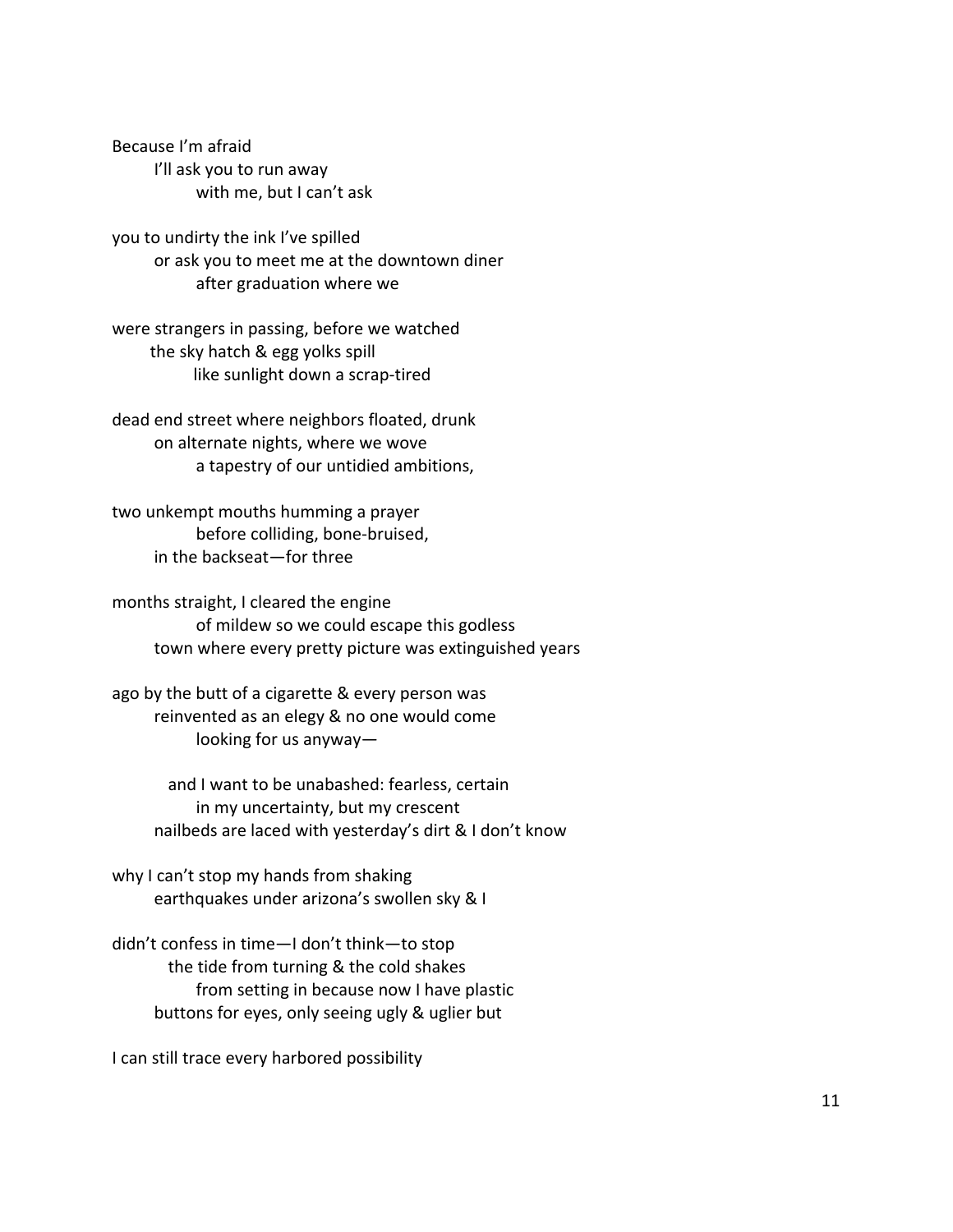down the memory of your sequined spine; I can still

pick apart each sugared syllable, candy floss I might swallow more easily once I've wrung the joke dry, collected the leftover curd: *let me make it*

*up to you, let me run away with you, let me grow old with you* or ask you to junior prom because I didn't

the first time & now you're caught in the gaping mouths of promises I gathered & strung along the predawn

phone lines that tether an island my rain-slick hands may never reach.

"little secrets," Our Baker's Dozen Feature

In "clandestine," **Siena Ho Shun Yi** explores the range of interpretation in our words.

## "clandestine" by Siena Ho Shun Yi

sounds like clementine / in my cantonese brain / is how her lip gloss looked / sticky over tables / eat them during spring / for *prosperous blessings* / upon a new year / *do you have a boyfriend* / count the soft curve of her eyes / chinese idioms stick *boy* to *girl* / and i wonder how many girls / looked over complex characters to find each other / in every page / how many secrets cremated / to ashes in my throat / that choke up when she smiled / i will bring to another grave / i can't tell 柑 from 橘 / in a relative's fridge / but not one citrus fruit / taste the way i wanted her

## **Siena's Commentary on "clandestine":**

This piece took inspiration from the many stories I have heard, and I found traditional Chinese culture adjacent to liking girls, with the same gentleness and slight melancholy. How my friends would whisper names quietly, but with no less giddiness than any other love. I think culture really comes into play when it's relevant in your life, in all the small parts: a mandarin during new year's. Your relatives' words. Those four-in-a-pair idioms of talented men and beautiful women, how good they look together. There is so much room for interpretation, so much hope in between each word unsaid, but to actually take the leap still seems terrifying.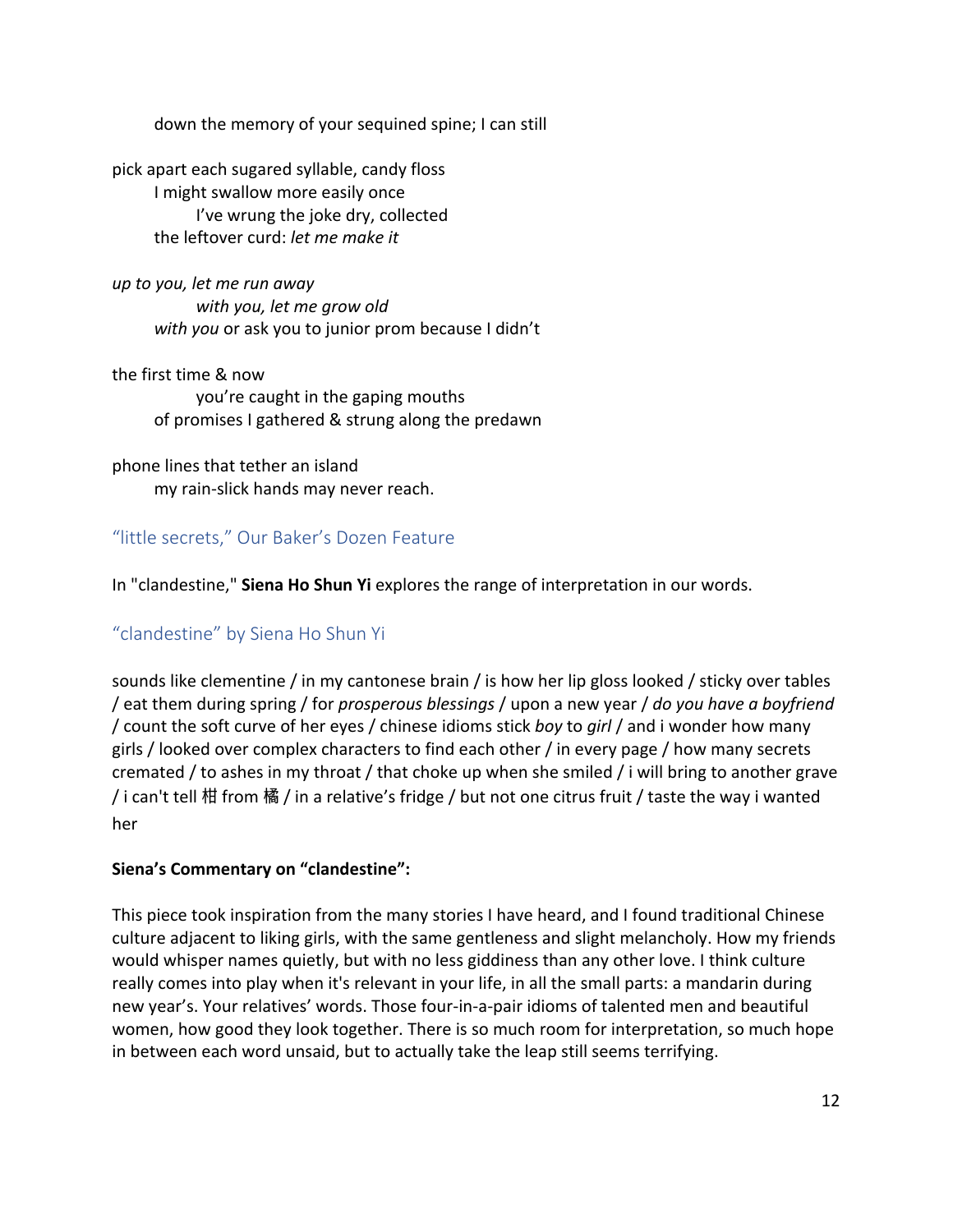Clandestine, clementines. To like a girl is a bittersweet little secret.

Our 2021 Pushcart Prize Nominees

## "On Subjugation<sup>1"</sup> by Keisha Cassel

| The boy                           |
|-----------------------------------|
| black                             |
| laced with in a complex           |
| set of intentional scars.         |
|                                   |
| stuck in a rod of light           |
| rapidly moving through darkness.  |
|                                   |
| He is wearing                     |
| the inside of the body            |
| exposed.<br>the                   |
| whole skin of an animal taken and |
| used. look at his face,           |
|                                   |
| know                              |
| he could take                     |
| life                              |
| power                             |
|                                   |
|                                   |
| And he is <i>still</i> black      |
| without meaning                   |

<sup>1</sup> Booker, M., Olds, S., & Shire, W. (2017). On the Subway. In *Penguin modern POETS 3: Your family, your body* (pp. 44–44). poem, Penguin.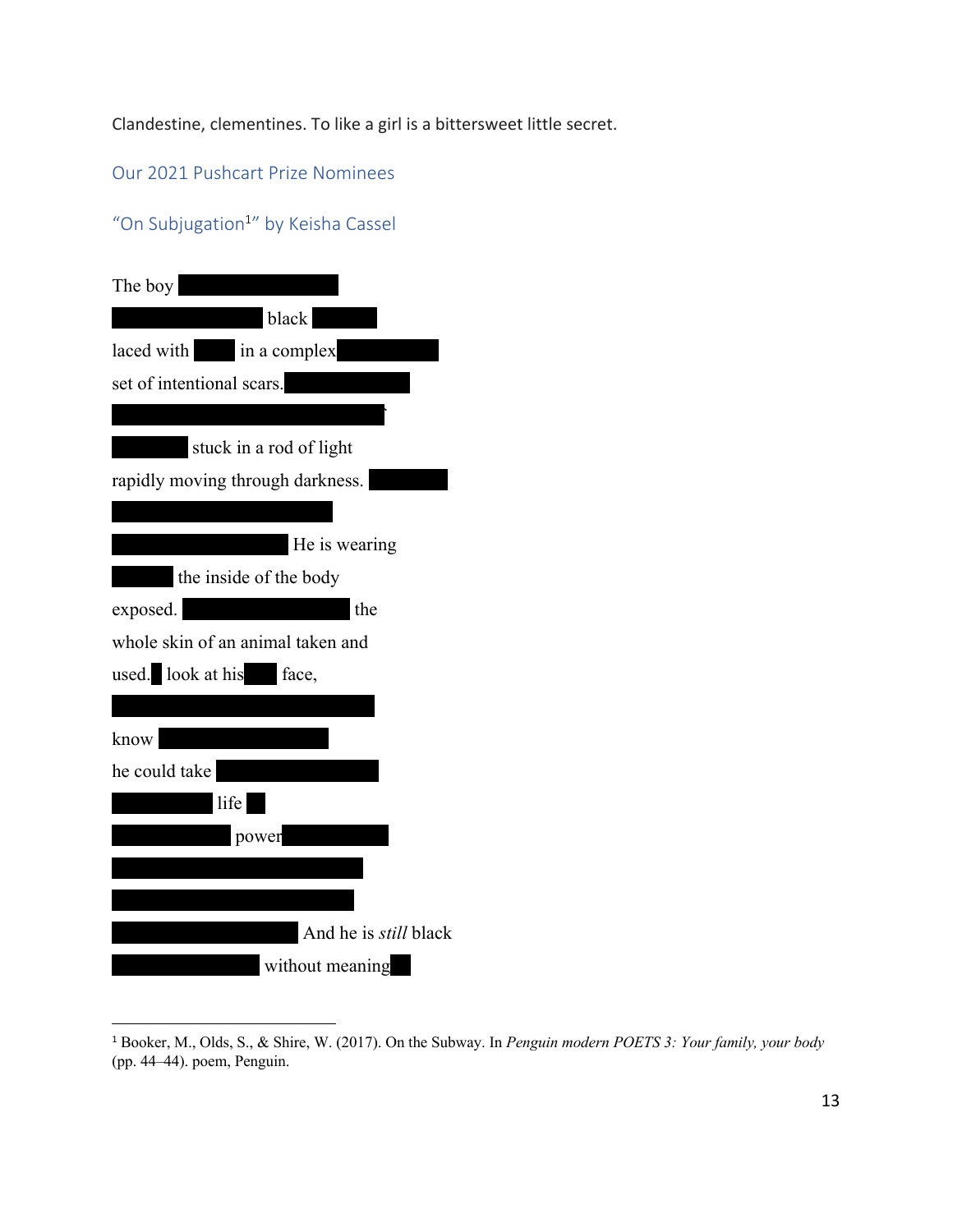| from his darkness,                         |
|--------------------------------------------|
| he absorbs                                 |
|                                            |
| the heat of the sun and holds it. There is |
| no way to know how                         |
| life, this                                 |
| life could so easily                       |
| break                                      |
|                                            |
| his soul                                   |
|                                            |
| light.<br>1nto                             |

## "yellow bruise, in F# Major (god bless Carly Rae Jepsen)" by Ashley Cline

i think about the way Carly Rae Jepsen sings *run away with me* / three minutes & forty-nine seconds into the song / of the very same name / more often than i think / of more important things/like, i already know that the planet is dying, for example / know how she is burning herself alive / for a lover who calls her nothing / calls her maybe / calls her *venus, redux* / & only Carly Rae Jepsen understands, this / what it is to spin on an axis of want / knows that you can't fake passion / like pleading / like burning / like the way she sings *run away with me* / near the edge of that final chorus / the way she extends that one *me* in particular / until it hangs shimmering like caramel lovers / unspooling their legs from / the split lips of diner-booth vinyl / sticky & sweet from the flush of an august heat / knows that you can't pull it from yourself no matter how hard you try / the heat, i mean / & knows that to be in love is a culmination of the body, humid / the way it clings to your skin like a bramble, feral / like pressing a finger into a bruise on purpose & watching the sky drape herself in something softer than violence / knows that this is a love language, too / the body, i mean / & leans in, anyway.

#### "Pantoum for My Father" by Joan Kwon Glass

In his goodbye note, my father blamed his parents for his inability to love us. At his bump shop on 14 Mile Road, he lowered cars on a platform. I loved to watch their steel bodies, dented or cracked, disappear, the shaft where the platform had been.

At his bump shop on 14 Mile Road, he lowered cars on a platform.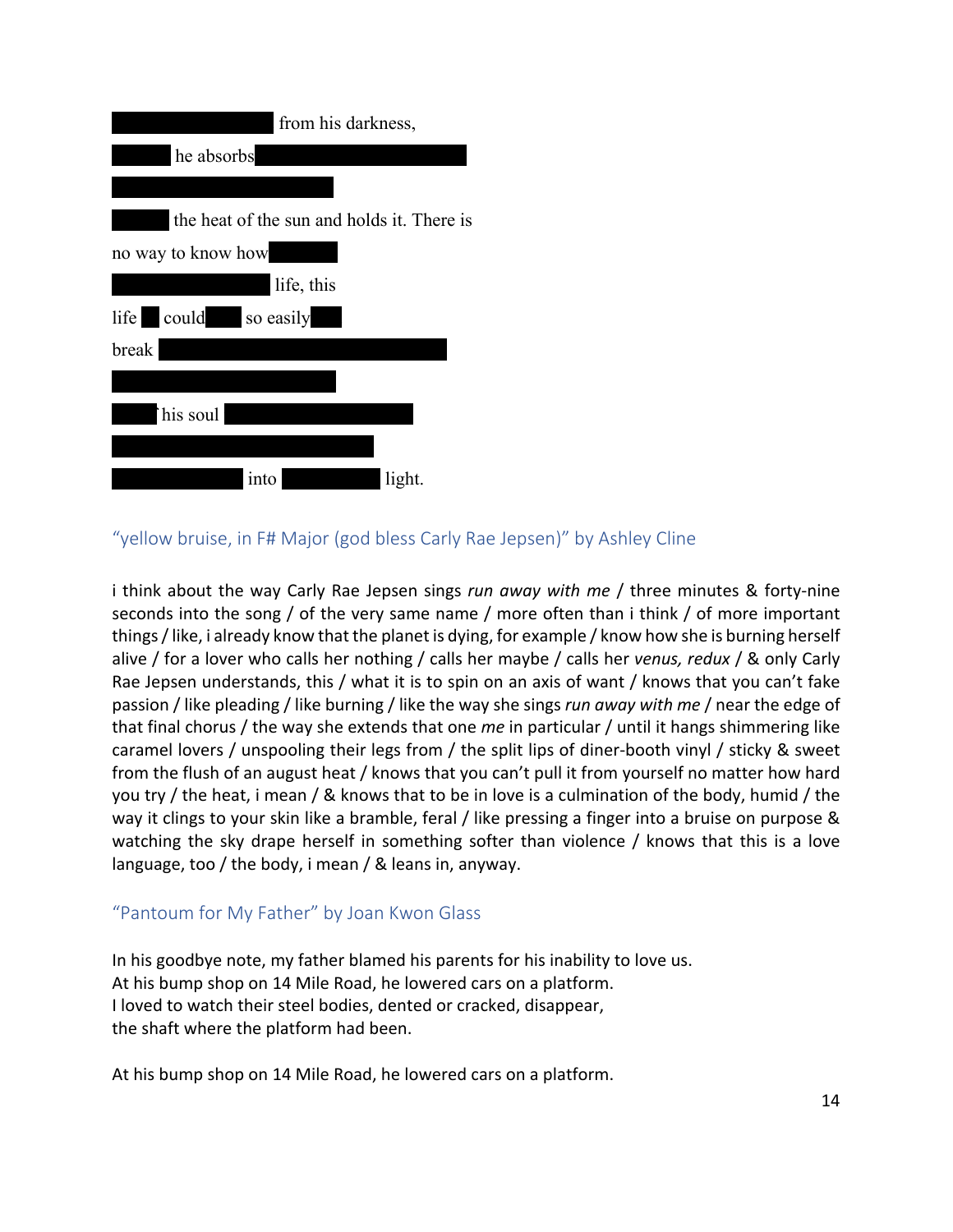Sometimes I'd stand too close to the edge and hover over the shaft where the platform had been. I imagined him pulling me back to safety.

Sometimes I'd stand too close to the edge and hover over. I stood at precipices and dared gravity to take me. I imagined him pulling me back to safety. My father and I are not unalike.

I stood at precipices and dared gravity to take me. I've met a version of myself who doesn't need anyone. My father and I are not unalike. In his goodbye note, my father blamed his parents for his inability to love us.

## "Bombardier" by Daniel Liu

The moon still smoldering. Coal-throats in the open arms of the guillotine. Here, a funeral. How careless the

steel-cut night was. Each bone crushed, each curved vowel rotten on my tongue. The headstones

still pregnant with my name. The embers still sputtering ghosts, still asking for prayers. My father folded over

my open mouth. And like clockwork, I ask: isn't this charred earth just a graveyard? Aren't we all looking for our own

names? The sound of bombs is just a lullaby for dead men. War-stained cochlea. Crimson scattered

everywhere. This country was never ours. This wildfire was never this bright, never this frigid. How it swallows me whole.

An ash-rimmed bullet lodged in my lungs, leaving cinders in my words. My father tells me a son is only a son if he

can fight. Because birth is an act of violence. Because the space between the knife and its reflection is non-existent.

Infested home. Slaughterhouse concerto. We will all be long dead when the world ends. We will all hold our fathers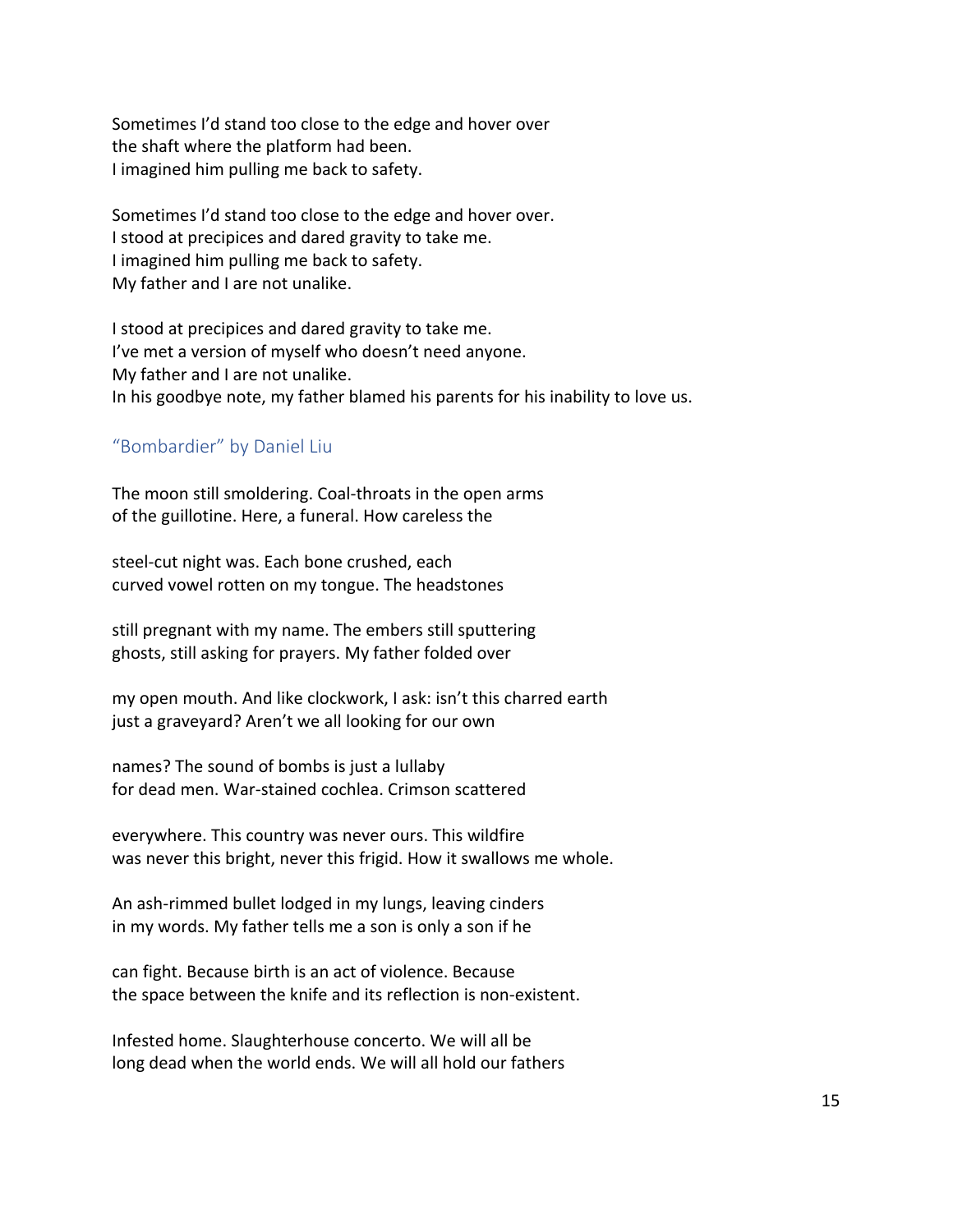to their last words. The price of bloodthirst is two men with their blind eyes rolled back. The spine is just another

place to hide. Another elegy. Another warm corpse. Cornered like animals, light escaping us both. This

is salvation.

"it was Lilith who first ate grief as a spondee" by Lillian Sickler

in the beginning I ate the snake.

I wasn't hungry but she was made just like me just like *heartbeat nightgown ribmeat*  and I coveted her like you coveted me let me explain.

I know I was a raft in my last life, my boards rotting soft as sugar as I dissolved into juniper salt.

but in this life, I was cut clumsily from clay and slip of tongue to suckle white milk until I could bite through caul, feather, and thew. I balanced on wood only to cross it. I married you and we kept every faucet running in our house so God wouldn't hear us fucking.

in this life there is hunger, one I know exists only because I loved you.

before love there was the snake and always after is the way the snake eats me back. whole mouth gulps down my *heart /break sunset birthday*  great grief, I hate you even though you have swathed my throat in untamable thirst and thus made me into a drain and the contract of the explain.

if you've ever felt your chest tighten to ophidian coil when your lover lays beneath you- if you've ever put your famine on their famine and fast on their fast and allowed love to pump you full of hunger until you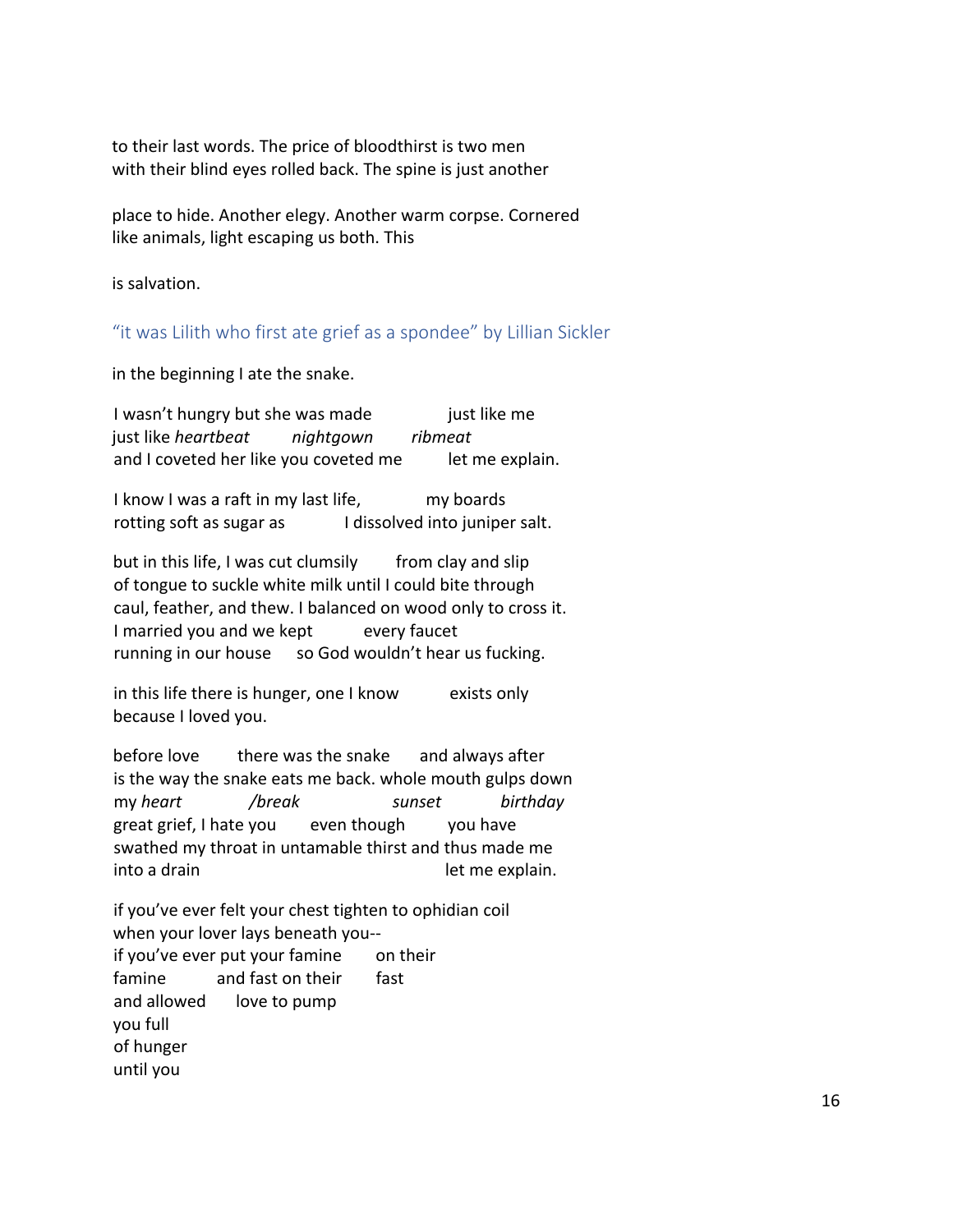go blue as slack and rancid with want

then you'll know why I devoured the snake. why I have her flay me open like opaline fish

disembowel and deprive and remove everything that dares to want what is mot snake

"Alternate ending with bloodless dress" by Ọbáfémi Thanni

*after Safia Elhillo's 'Vocabulary' and Tjawangwa Dema's 'Homonym'* 

| The Yoruba word | ota | means bullet |
|-----------------|-----|--------------|
| The Yoruba word | otá | means enemy  |

What should our memory hold of October

| or                                                   | Our mothers prayed may the bullet not stray towards my children |                                                |  |  |  |
|------------------------------------------------------|-----------------------------------------------------------------|------------------------------------------------|--|--|--|
|                                                      | Our mothers prayed may the enemy not stray towards my children  |                                                |  |  |  |
| Our mothers prayed against the<br>or                 |                                                                 | gun                                            |  |  |  |
| Our mothers prayed against the                       |                                                                 | state                                          |  |  |  |
| To say body                                          | you say ara                                                     |                                                |  |  |  |
| To say thunder                                       | you say àrá                                                     |                                                |  |  |  |
| Teminikan recalls<br>or                              |                                                                 | that night, I ran my fingers over her body     |  |  |  |
| Teminikan recalls                                    |                                                                 | that night, I ran my fingers over her thunder  |  |  |  |
| Teminikan recalls a<br>or                            |                                                                 | memory                                         |  |  |  |
| Teminikan recalls a                                  |                                                                 | myth                                           |  |  |  |
| To cause a thing to fly<br>To cause a think to break |                                                                 | you cast the spell fò<br>you cast the spell fo |  |  |  |
|                                                      |                                                                 |                                                |  |  |  |

The feather floating above the drowned boy sings *O you should have seen him fly*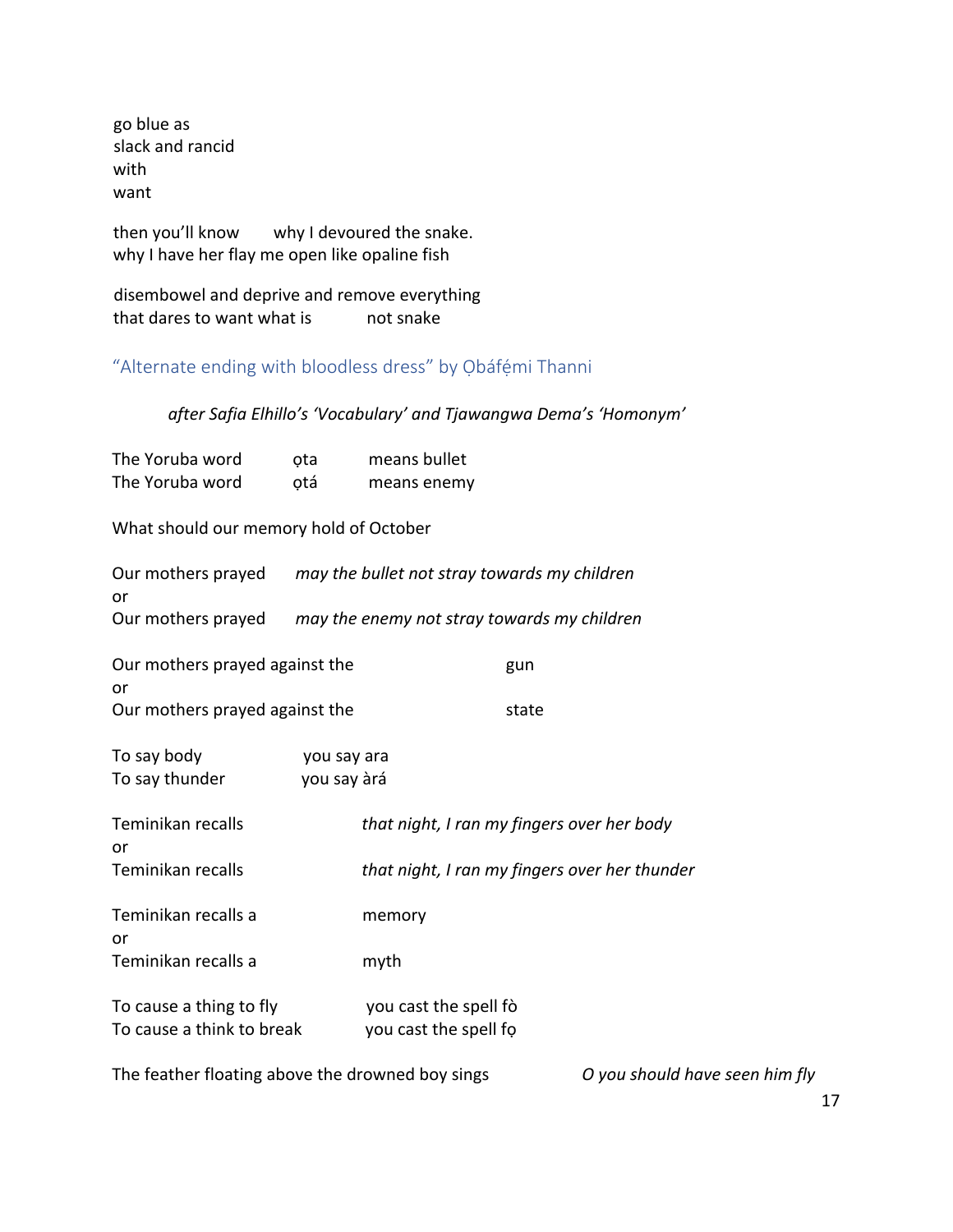| or                                                   |                                       |            |                                        |  |  |  |
|------------------------------------------------------|---------------------------------------|------------|----------------------------------------|--|--|--|
| The feather floating above the drowned boy sings     |                                       |            | O you should have seen him break       |  |  |  |
| The feather wanted the boy to be<br>or               |                                       | free       |                                        |  |  |  |
| The feather wanted the boy to be                     |                                       | remembered |                                        |  |  |  |
| In my mother's tongue meanings are breaths apart     |                                       |            |                                        |  |  |  |
| Take a breath and say rí<br>Take a breath and say ri | and it means saw<br>and it means sank |            |                                        |  |  |  |
| A voice points to a wound and says<br>or             |                                       |            | she was the only one who truly saw me  |  |  |  |
| A voice points to a wound and says                   |                                       |            | she was the only one who truly sank me |  |  |  |
| The voice belongs to a<br>or                         | boy                                   |            |                                        |  |  |  |
| The voice belongs to a                               | ghost                                 |            |                                        |  |  |  |

#### Poet Biographies

**Hayley Bowen** (she/her) is currently an MFA candidate at Syracuse University where she is Assistant Poetry Editor at *Salt Hill Journal*. Her first chapbook, *Dearly Departed*, is forthcoming from Finishing Line Press in 2022. Hayley is an avid craft beer enthusiast, a terrible knitter, and lives in an attic in upstate New York with her pet moss ball, Peat. She is found on Twitter and Instagram @\_hbow and at her website, hayleybowenpoetry.com.

**KB** is a black trans poet & object in the sky. follow them on twitter and instagram at @earthtokb.

**Molly Davidson** (she/her) is a lesbian poet and artist with an MFA from Sarah Lawrence College. Her work has previously appeared in *Nurture, Superfroot, The Hunger, Rust & Moth, American Chordata,* and *Stain'd.* You can reach her on Twitter @molls\_hale or on her website, mollyhaledavidson.com.

**Matthew Feinstein** is a neurodivergent poet from Tracy, California. He is currently pursuing an MFA at Randolph College and is the author of *Breeds of Breath* (Alien Buddha Press, 2020). His poems have appeared or are forthcoming in *Poetry Online, Hobart (After Dark), Heavy Feather Review,* and elsewhere. He is the founding editor of *Plum Recruit.*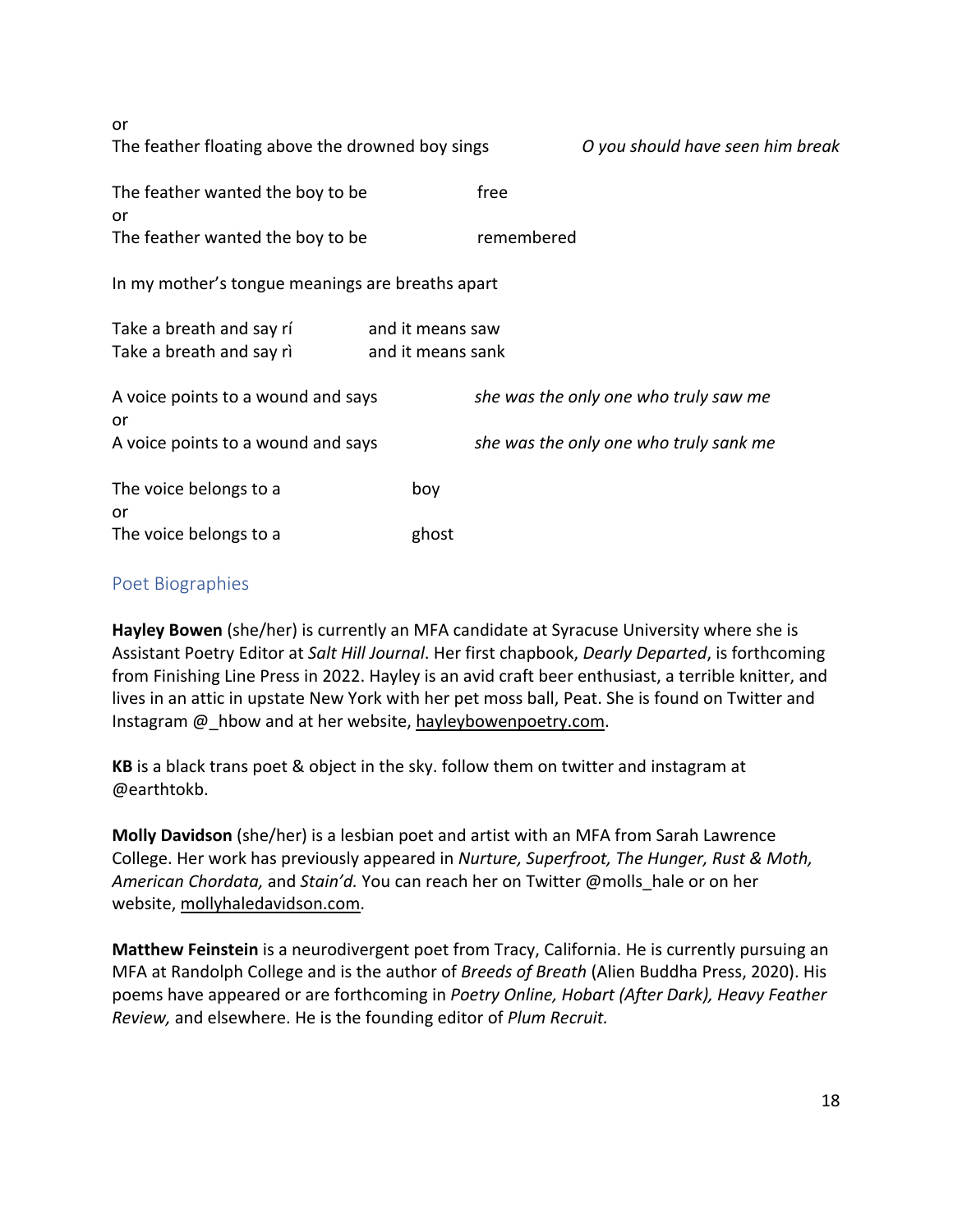**Rita Feinstein** (she/her) is the author of the poetry chapbook *Life on Dodge* (Brain Mill Press, 2018). Her stories and poems have appeared in *Permafrost*, *Grist*, and *Willow Springs*, among other publications, and have been nominated for Best of the Net and Best New Poets. She is a graduate of Oregon State University's MFA program.

Website: https://ritafeinstein.wordpress.com/ Twitter: @RitaFeinstein

**Siena Ho Shun Yi** (she/her) is a writer from Hong Kong and Malaysia. Her favourite word is pretty, and her favourite things are pretty things (words remain the prettiest). In her natural habitat, Siena can be found watching anime or bothering her friends, and she would like to bother you on Twitter @sienasyed as well.

**Arden Hunter** is an aroace agender writer, artist and performer. With an eclectic range of interests from the horrific to the whimsical, the theme tying all of their work together is an inexplicable and unconditional love of the ridiculous beast that is called 'human'. Arden has words and art hosted and upcoming with *Thi Wurd, Acid Bath Publishing*, and *Outcast Press* among other places. Find them on Twitter @hunterarden and at ardenhunter.com.

**Anoushka Kumar** (she/her) is a student and writer from India, with work forthcoming or published in *Vagabond City Lit, perhappened, the Ekphrastic Review,* and elsewhere. Find her on Twitter @duskelegies.

**James Miller** (he/him) is a native of the Texas Gulf Coast. He is published in *Best Small Fictions 2021* (Sonder Press) and in the *Marvelous Verses* anthology (Daily Drunk Press). Recent pieces have appeared or are forthcoming in *Phoebe, Yemassee, Elsewhere, West Trade Review, Sledgehammer Lit, Neologism, Press Pause, Coal Hill Review, The Shore*, and *Indianapolis Review*. Follow on Twitter @AndrewM1621.

**Matthew Miller** (he/him) teaches social studies, swings tennis rackets, and writes poetry - all hoping to create home. He and his wife live beside a dilapidating orchard in Indiana, where he tries to shape dead trees into playhouses for his four boys. His poetry has been featured in *Whale Road Review, River Mouth Review, EcoTheo Review* and *Ekstasis Magazine.*

*Website:* mattleemiller.wixsite.com/poetry

*Twitter:* @mattleemiller32

**Eun-Jae M. Norris** (they/xe) is a Korean-American nonbinary poet and aspiring author currently residing in the Greater Boston Area. This is xyr first publication. Keep an eye out for their upcoming works on their Twitter at @clicksargassum or the shifting signals coming off that weird abandoned radio tower in the woods near your house. (You know the one.)